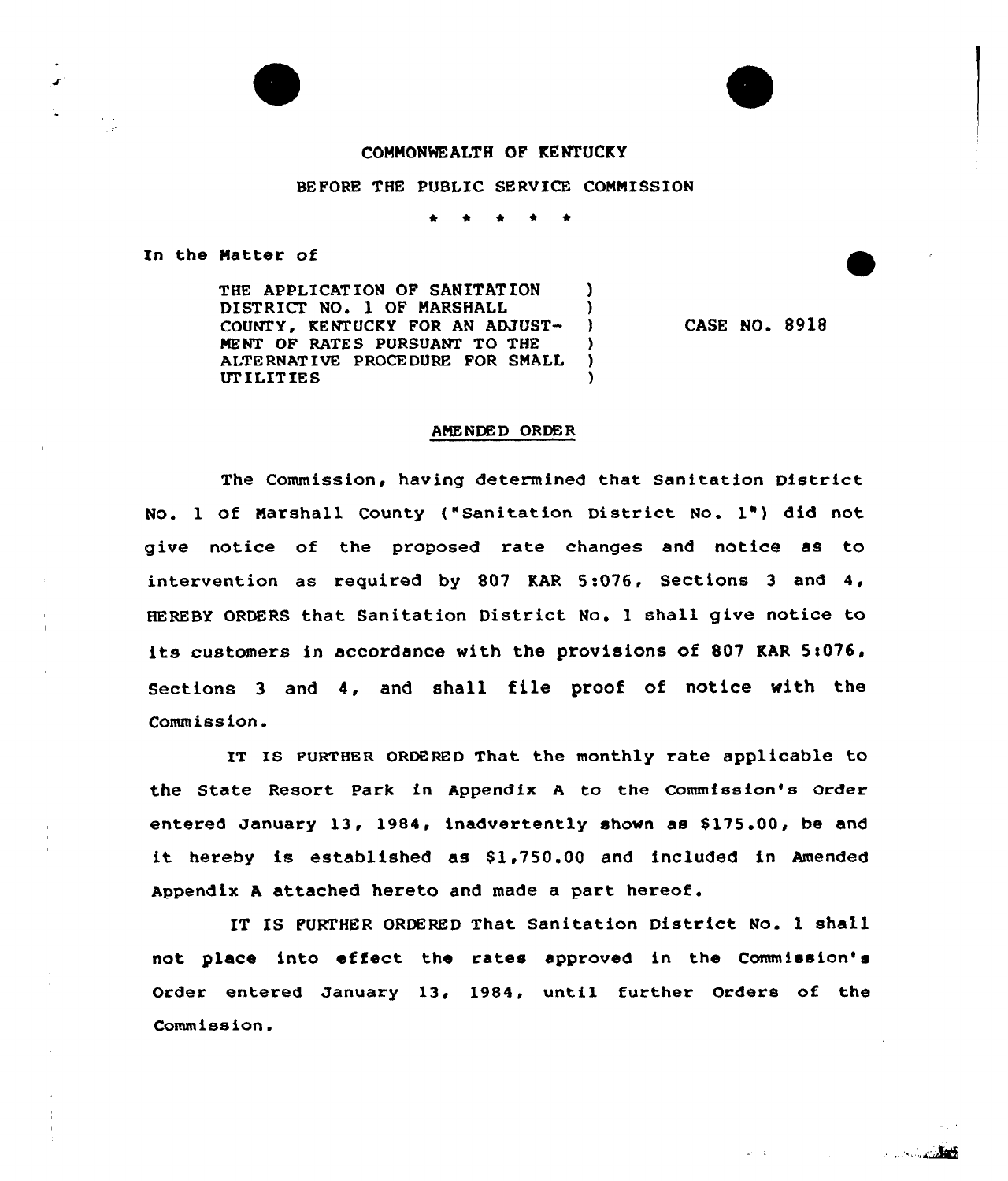

Done at Frankfort, Kentucky, this 7th day of February, 1984.

PUBLIC SERVICE COMMISSION

UV Vice Chairman Commie

ATTEST:

**Secretary**